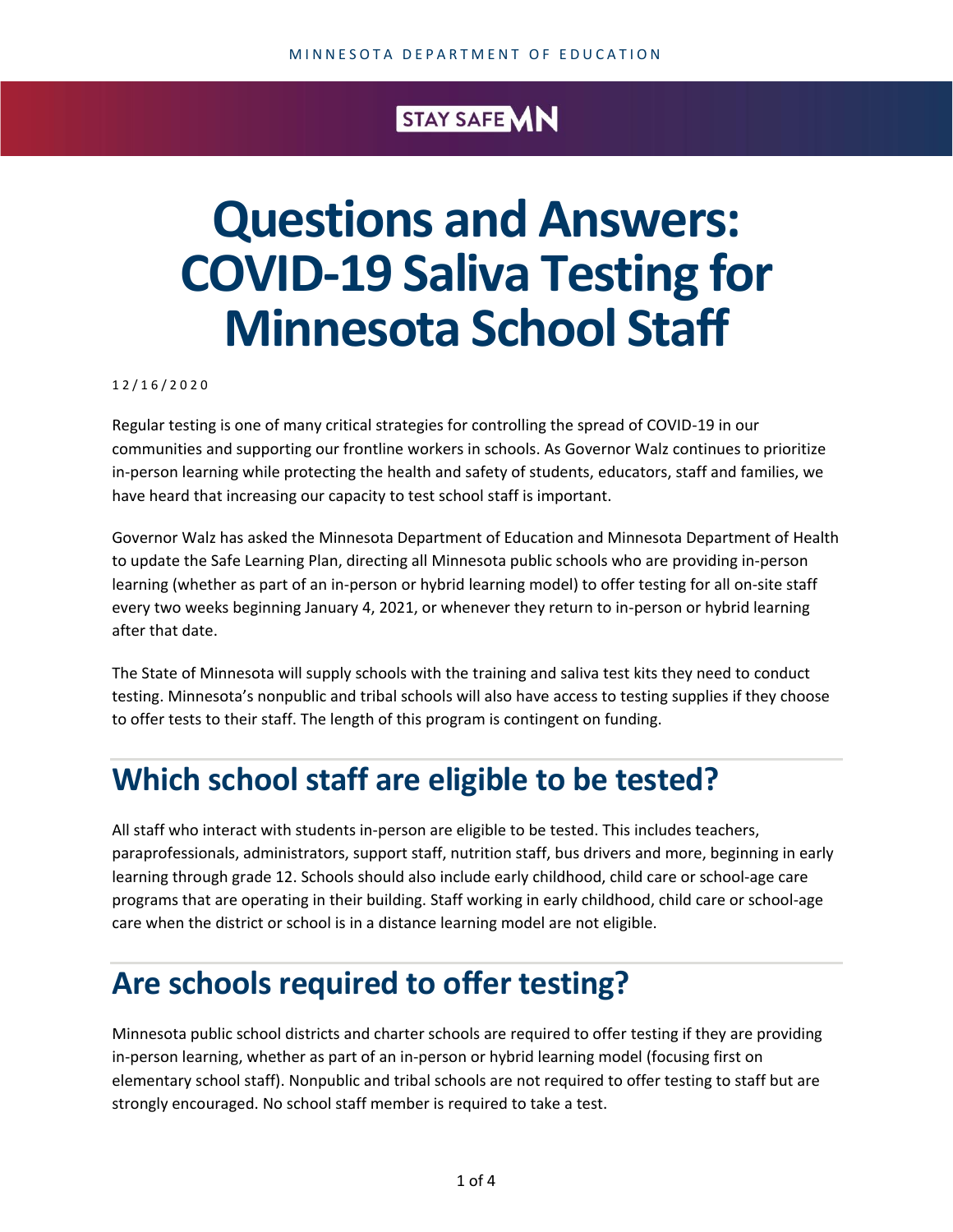#### **Are staff required to participate?**

No. Staff are not required to take tests regardless of whether they work in a public, nonpublic or tribal school.

## **Who will receive the test result?**

The test result will be provided via email to the individual tested. The only people who will have access to your private information will be public health staff from MDH and LPH agencies, contracted staff who are helping MDH with its COVID-19 response, and others as required by law.

## **When will schools begin testing?**

In order to manage capacity at the test labs, all school districts, charter schools, nonpublic and tribal schools providing in-person learning, whether as part of an in-person or hybrid learning model, will be assigned a designated testing date within a two week schedule beginning January 4, 2021. Dates will be shared with district and charter COVID-19 coordinators and nonpublic and tribal school leaders.

## **How will schools receive their testing supplies?**

District COVID-19 coordinators and nonpublic and tribal school leaders who are providing any form of inperson learning, will complete an MDE survey to indicate how many school staff will receive tests (including child care and early childhood programs offered in their buildings). Based on this data, the State of Minnesota will ship supplies for the school district, charter school, nonpublic or tribal school to access.

This survey will be completed every two weeks, prior to their designated testing date. Schools that are currently in distance learning but are planning to shift to in-person or hybrid learning can request supplies up to two weeks prior to the transition.

## **How will staff receive their tests?**

School districts, charter schools, nonpublic and tribal schools will be assigned a designated day within a two week schedule on which they will conduct testing. Testing will be led by the COVID-19 coordinator for the district, charter school, nonpublic or tribal school. These coordinators, along with other site-level testing coordinators, will be trained by experts from Minnesota's COVID-19 testing team. During the specified date and time, educators and staff will visit the designated location, where they will selfadminister a COVID-19 saliva test. Throughout the process, the testing coordinator and other trained staff will be on-site to assist as needed.

School districts, charter schools, nonpublic schools and tribal schools must communicate details for testing to all in-person staff in their school communities. MDE will provide template communication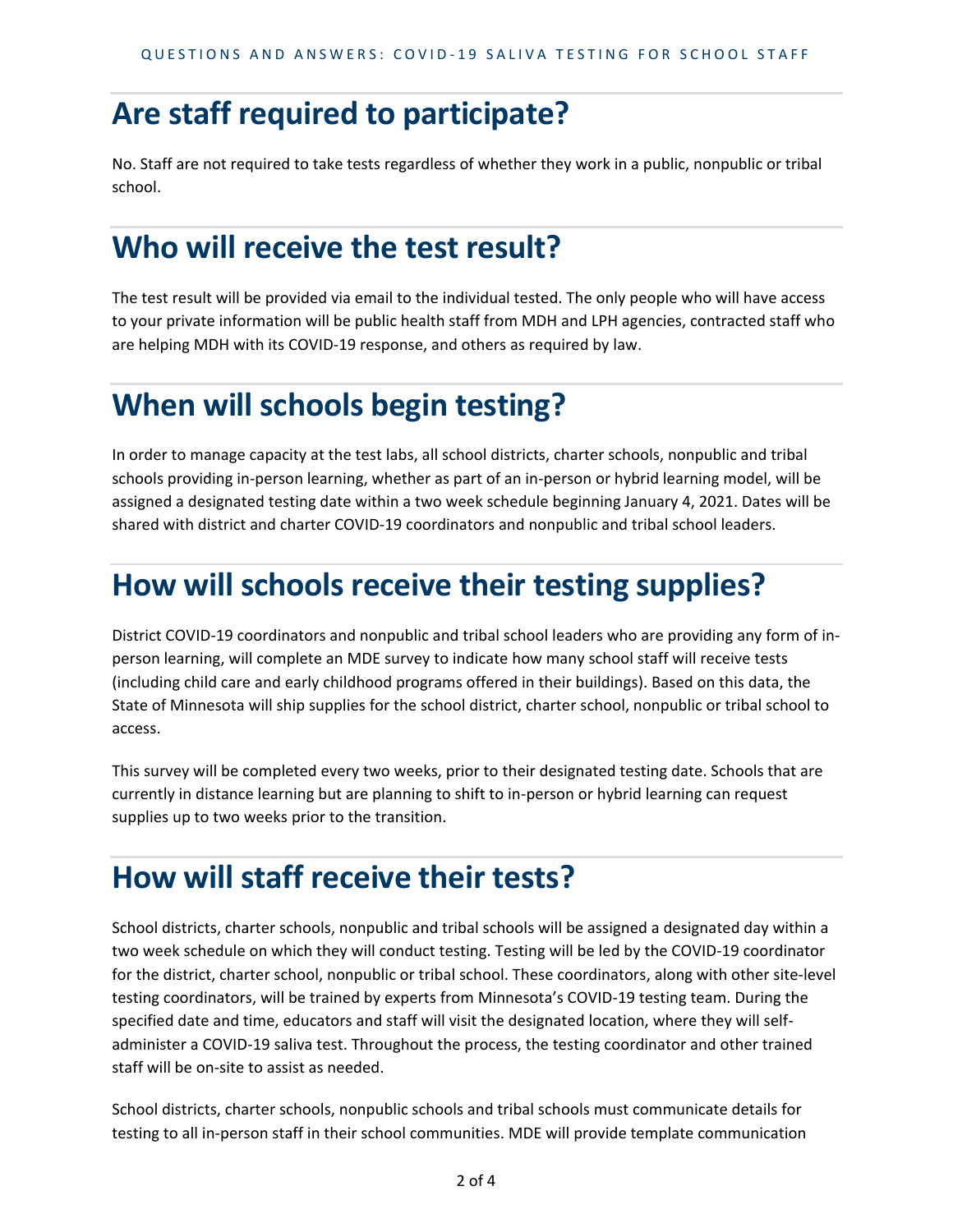which schools can edit and use to ensure staff are informed of the date, time, location and other necessary details related to testing.

#### **What additional testing opportunities are available for school staff?**

Like all Minnesotans, school staff are always encouraged to [make an appointment or walk-in](https://mn.gov/covid19/for-minnesotans/if-sick/testing-locations/index.jsp) at one of Minnesota's COVID-19 free Community Saliva Testing Sites. Additionally, school staff can [order an at](https://www.health.state.mn.us/diseases/coronavirus/testsites/athome.html)[home saliva test.](https://www.health.state.mn.us/diseases/coronavirus/testsites/athome.html) All tests are provided at no cost to the recipient, but Minnesotans should provide their insurance information if they have it. School staff can also be tested by their physician or local healthcare provider.

## **What should a school staff person do if they receive a positive test result?**

If a positive test result is received, school staff should follow their employer's policy for reporting a confirmed COVID-19 case and know that the MDH response team will **call** you with important health information for you and the people who live with you. It is important to answer the call from the health department, as the call will provide information about how to keep yourself, your family, and your community safe.

#### **How accurate is the saliva test?**

This saliva test is just as accurate as other tests like nasal swabs, according to the test manufacturer. It tests to see whether you currently have the virus that causes COVID-19. It is not an antibody (or serology) test, which can be used to tell if you may have had the virus in the past. The FDA approved this saliva test on April 10, 2020, and the Minnesota Department of Health supports its use.

#### **Why are school staff being asked to test every two weeks?**

This frequent testing is used as a screening tool. Knowing that the incubation period for the virus is 14 days, this will allow school staff to be tested regularly enough to detect most asymptomatic cases. When positive cases are detected, they can be quarantined and close contacts can be identified and quarantined, limiting additional potential for spread. Anyone who feels ill between regular in-school testing opportunities should seek testing at another location immediately.